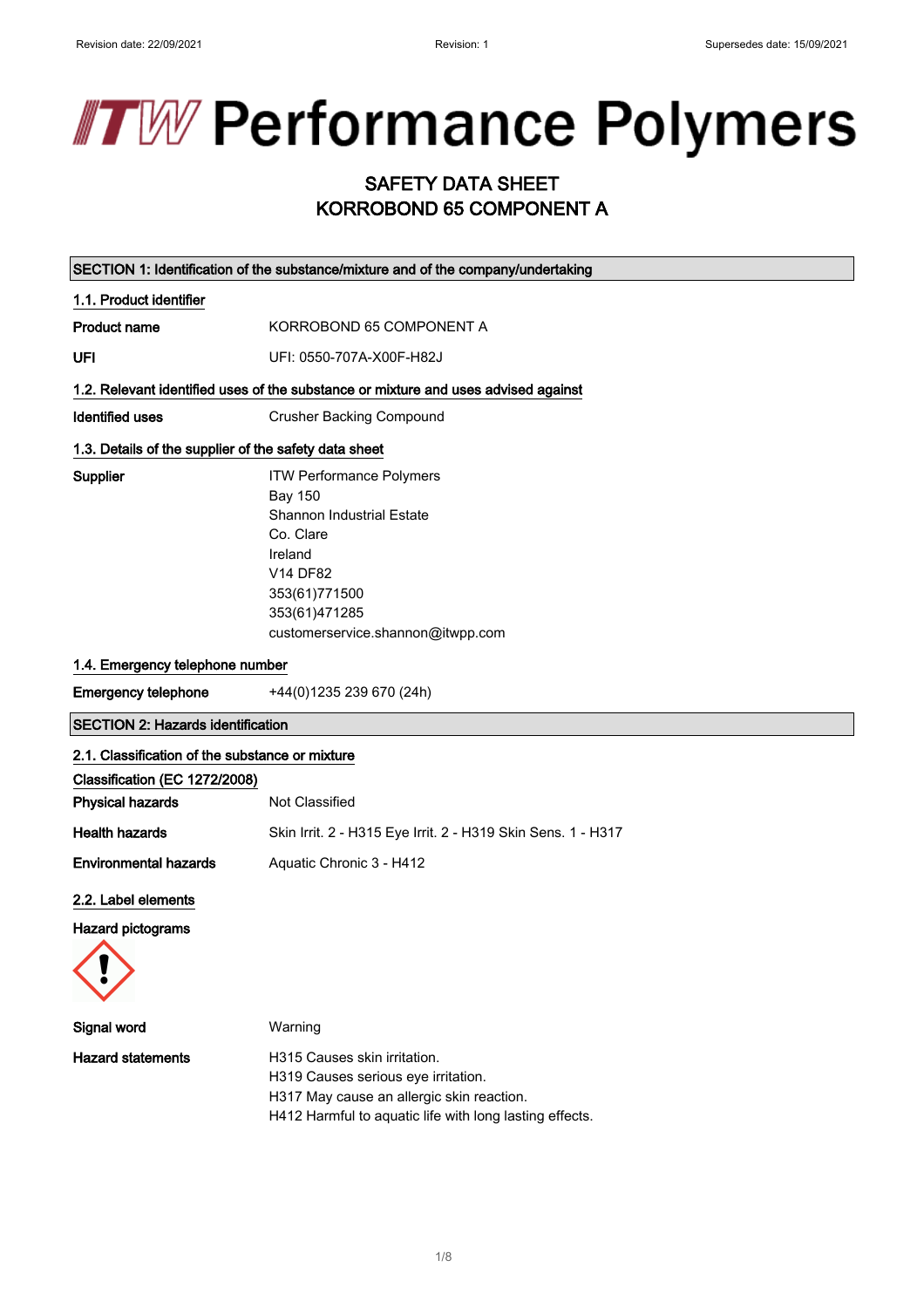| <b>Precautionary statements</b>           | P280 Wear protective gloves/ protective clothing/ eye protection/ face protection.<br>P302+P352 IF ON SKIN: Wash with plenty of water.<br>P305+P351+P338 IF IN EYES: Rinse cautiously with water for several minutes. Remove<br>contact lenses, if present and easy to do. Continue rinsing.<br>P333+P313 If skin irritation or rash occurs: Get medical advice/attention.<br>P501 Dispose of contents/ container in accordance with national regulations.                                               |
|-------------------------------------------|----------------------------------------------------------------------------------------------------------------------------------------------------------------------------------------------------------------------------------------------------------------------------------------------------------------------------------------------------------------------------------------------------------------------------------------------------------------------------------------------------------|
| Contains                                  | EPOXY RESIN (Number average MW <= 700), BUTANEDIOLDIGLYCIDYL ETHER, 4-<br>morpholinecarbaldehyde                                                                                                                                                                                                                                                                                                                                                                                                         |
| Supplementary precautionary<br>statements | P261 Avoid breathing vapour/ spray.<br>P264 Wash contaminated skin thoroughly after handling.<br>P272 Contaminated work clothing should not be allowed out of the workplace.<br>P273 Avoid release to the environment.<br>P321 Specific treatment (see medical advice on this label).<br>P332+P313 If skin irritation occurs: Get medical advice/attention.<br>P337+P313 If eye irritation persists: Get medical advice/attention.<br>P362+P364 Take off contaminated clothing and wash it before reuse. |

## 2.3. Other hazards

SECTION 3: Composition/information on ingredients

## 3.2. Mixtures

 $\sqrt{ }$ 

| EPOXY RESIN (Number average MW <= 700)                                                                                                    |                      |                                                                  | 10-30% |
|-------------------------------------------------------------------------------------------------------------------------------------------|----------------------|------------------------------------------------------------------|--------|
| CAS number: 25068-38-6                                                                                                                    | EC number: 500-033-5 | REACH registration number: 01-<br>2119456619-26-0000             |        |
| Classification<br>Skin Irrit. 2 - H315<br>Eye Irrit. 2 - H319<br>Skin Sens. 1 - H317<br>Aquatic Chronic 2 - H411                          |                      |                                                                  |        |
| <b>BUTANEDIOLDIGLYCIDYL ETHER</b>                                                                                                         |                      | $1 - 5%$                                                         |        |
| CAS number: 2425-79-8                                                                                                                     | EC number: 219-371-7 |                                                                  |        |
| Classification<br><b>Acute Tox. 4 - H312</b><br>Acute Tox. 4 - H332<br>Skin Irrit. 2 - H315<br>Eye Irrit. 2 - H319<br>Skin Sens. 1 - H317 |                      |                                                                  |        |
| <b>BENZYL ALCOHOL</b><br>CAS number: 100-51-6                                                                                             | EC number: 202-859-9 | $1 - 5%$<br>REACH registration number: 01-<br>2119492630-38-0000 |        |
| Classification<br><b>Acute Tox. 4 - H302</b><br>Acute Tox. 4 - H332                                                                       |                      |                                                                  |        |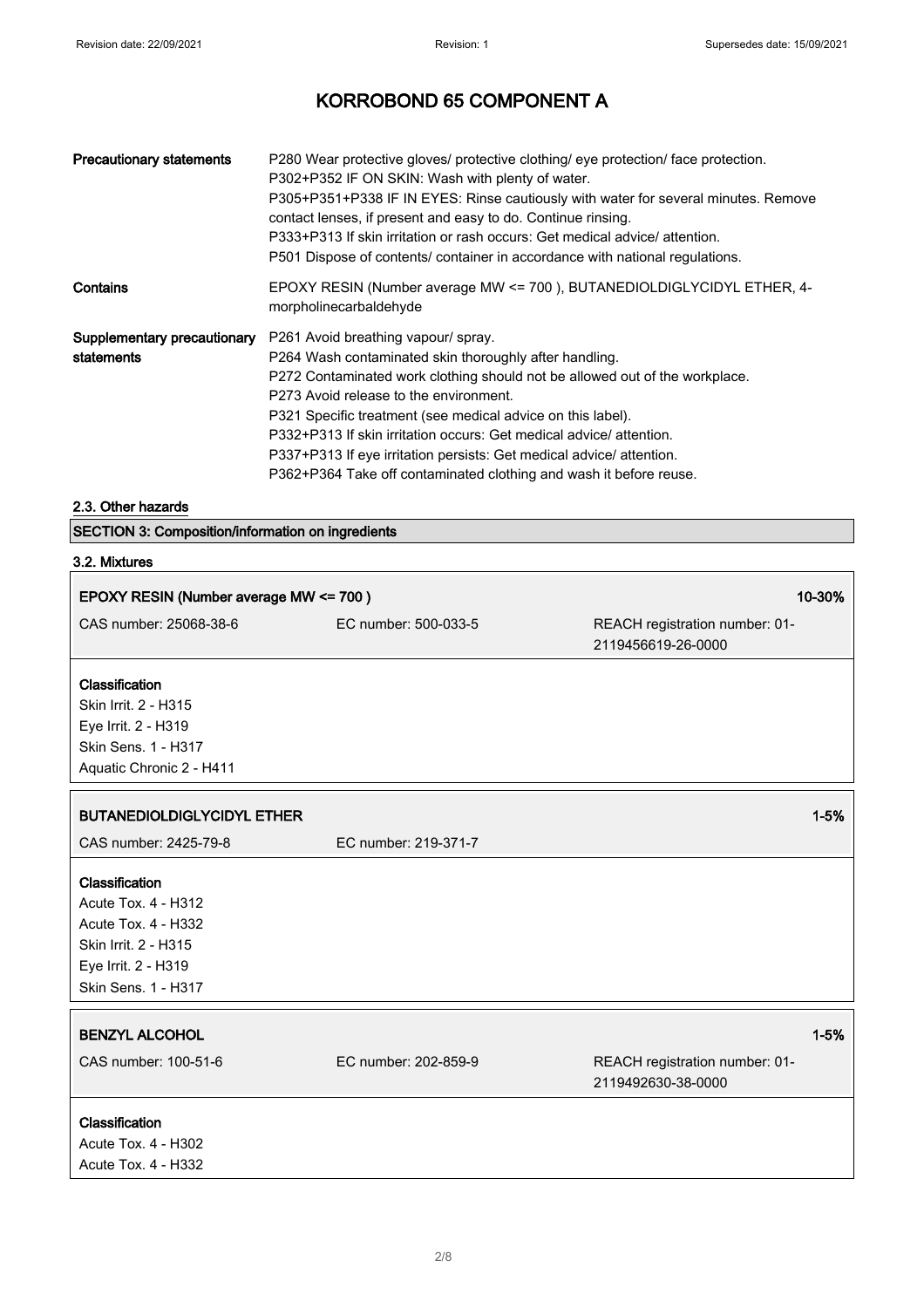| 4-morpholinecarbaldehyde                                                        |                                                                                                                                                                                                                                                                            | 1%                                                   |
|---------------------------------------------------------------------------------|----------------------------------------------------------------------------------------------------------------------------------------------------------------------------------------------------------------------------------------------------------------------------|------------------------------------------------------|
| CAS number: 4394-85-8                                                           | EC number: 224-518-3                                                                                                                                                                                                                                                       | REACH registration number: 01-<br>2119987993-12-0000 |
| Classification<br>Skin Sens, 1B - H317                                          |                                                                                                                                                                                                                                                                            |                                                      |
| 2-METHOXY-1-METHYLETHYL ACETATE                                                 |                                                                                                                                                                                                                                                                            | 1%                                                   |
| CAS number: 108-65-6                                                            | EC number: 203-603-9                                                                                                                                                                                                                                                       |                                                      |
| Classification<br>Flam. Liq. 3 - H226                                           |                                                                                                                                                                                                                                                                            |                                                      |
|                                                                                 | The full text for all hazard statements is displayed in Section 16.                                                                                                                                                                                                        |                                                      |
| <b>SECTION 4: First aid measures</b>                                            |                                                                                                                                                                                                                                                                            |                                                      |
| 4.1. Description of first aid measures                                          |                                                                                                                                                                                                                                                                            |                                                      |
| General information                                                             | Avoid contact with skin and eyes. In case of accident or if you feel unwell, seek medical<br>advice immediately (show the label where possible).                                                                                                                           |                                                      |
| Inhalation                                                                      | Move affected person to fresh air at once. When breathing is difficult, properly trained<br>personnel may assist affected person by administering oxygen. Get medical attention if any<br>discomfort continues.                                                            |                                                      |
| Ingestion                                                                       | Rinse mouth thoroughly with water. Do not induce vomiting. Never give anything by mouth to<br>an unconscious person. Do not induce vomiting. If vomiting occurs, the head should be kept<br>low so that vomit does not enter the lungs. Get medical attention immediately. |                                                      |
| Skin contact                                                                    | Remove affected person from source of contamination. Wash skin thoroughly with soap and<br>water. Get medical attention if irritation persists after washing.                                                                                                              |                                                      |
| Eye contact                                                                     | Remove any contact lenses and open eyelids wide apart. Continue to rinse for at least 15<br>minutes and get medical attention. Get medical attention if irritation persists after washing.                                                                                 |                                                      |
|                                                                                 | 4.2. Most important symptoms and effects, both acute and delayed                                                                                                                                                                                                           |                                                      |
| <b>General information</b>                                                      | The severity of the symptoms described will vary dependent on the concentration and the<br>length of exposure.                                                                                                                                                             |                                                      |
| 4.3. Indication of any immediate medical attention and special treatment needed |                                                                                                                                                                                                                                                                            |                                                      |
| Notes for the doctor                                                            | No specific recommendations. If in doubt, get medical attention promptly.                                                                                                                                                                                                  |                                                      |
| <b>SECTION 5: Firefighting measures</b>                                         |                                                                                                                                                                                                                                                                            |                                                      |
| 5.1. Extinguishing media                                                        |                                                                                                                                                                                                                                                                            |                                                      |
| Suitable extinguishing media                                                    | Extinguish with foam, carbon dioxide or dry powder.                                                                                                                                                                                                                        |                                                      |
| 5.2. Special hazards arising from the substance or mixture                      |                                                                                                                                                                                                                                                                            |                                                      |
| Specific hazards                                                                | Irritating gases or vapours.                                                                                                                                                                                                                                               |                                                      |
| 5.3. Advice for firefighters                                                    |                                                                                                                                                                                                                                                                            |                                                      |
| Protective actions during<br>firefighting                                       | Avoid breathing fire gases or vapours. Keep up-wind to avoid fumes. Do not use water jet as<br>an extinguisher, as this will spread the fire. Control run-off water by containing and keeping it<br>out of sewers and watercourses.                                        |                                                      |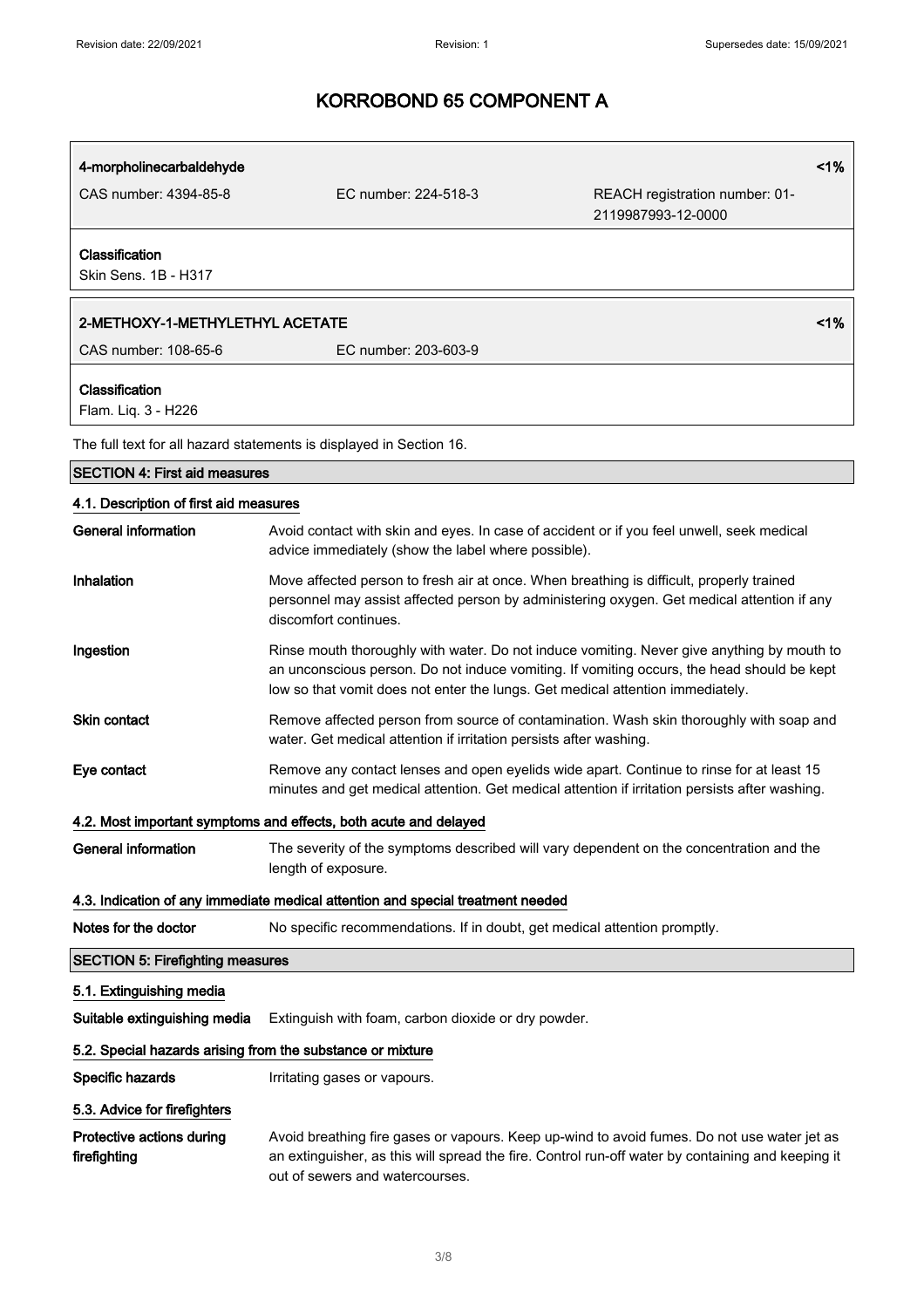| Special protective equipment<br>for firefighters                                           | Wear positive-pressure self-contained breathing apparatus (SCBA) and appropriate protective<br>clothing.                                                                                                                                                                                                                                                                 |  |
|--------------------------------------------------------------------------------------------|--------------------------------------------------------------------------------------------------------------------------------------------------------------------------------------------------------------------------------------------------------------------------------------------------------------------------------------------------------------------------|--|
| <b>SECTION 6: Accidental release measures</b>                                              |                                                                                                                                                                                                                                                                                                                                                                          |  |
|                                                                                            | 6.1. Personal precautions, protective equipment and emergency procedures                                                                                                                                                                                                                                                                                                 |  |
| <b>Personal precautions</b>                                                                | Warn everybody of potential hazards and evacuate if necessary. Provide adequate ventilation.<br>Wear protective clothing as described in Section 8 of this safety data sheet. Avoid contact with<br>skin and eyes.                                                                                                                                                       |  |
| 6.2. Environmental precautions                                                             |                                                                                                                                                                                                                                                                                                                                                                          |  |
| <b>Environmental precautions</b>                                                           | Avoid the spillage or runoff entering drains, sewers or watercourses. Spillages or uncontrolled<br>discharges into watercourses must be reported immediately to the Environmental Agency or<br>other appropriate regulatory body.                                                                                                                                        |  |
| 6.3. Methods and material for containment and cleaning up                                  |                                                                                                                                                                                                                                                                                                                                                                          |  |
| Methods for cleaning up                                                                    | Absorb spillage with non-combustible, absorbent material. Collect and place in suitable waste<br>disposal containers and seal securely. Containers with collected spillage must be properly<br>labelled with correct contents and hazard symbol.                                                                                                                         |  |
| 6.4. Reference to other sections                                                           |                                                                                                                                                                                                                                                                                                                                                                          |  |
| Reference to other sections                                                                | Wear protective clothing as described in Section 8 of this safety data sheet.                                                                                                                                                                                                                                                                                            |  |
| <b>SECTION 7: Handling and storage</b>                                                     |                                                                                                                                                                                                                                                                                                                                                                          |  |
| 7.1. Precautions for safe handling                                                         |                                                                                                                                                                                                                                                                                                                                                                          |  |
| Usage precautions                                                                          | Use only in well-ventilated areas. Keep away from heat, sparks and open flame. Open drum<br>carefully as content may be under pressure. Avoid contact with skin and eyes. Do not use in<br>confined spaces without adequate ventilation and/or respirator. Do not eat, drink or smoke<br>when using the product. Good personal hygiene procedures should be implemented. |  |
| 7.2. Conditions for safe storage, including any incompatibilities                          |                                                                                                                                                                                                                                                                                                                                                                          |  |
| <b>Storage precautions</b>                                                                 | Store in tightly-closed, original container in a dry, cool and well-ventilated place. Store away<br>from incompatible materials (see Section 10).                                                                                                                                                                                                                        |  |
| 7.3. Specific end use(s)                                                                   |                                                                                                                                                                                                                                                                                                                                                                          |  |
| Specific end use(s)                                                                        | The identified uses for this product are detailed in Section 1.2.                                                                                                                                                                                                                                                                                                        |  |
| SECTION 8: Exposure controls/Personal protection                                           |                                                                                                                                                                                                                                                                                                                                                                          |  |
| 8.1. Control parameters<br>Occupational exposure limits<br>2-METHOXY-1-METHYLETHYL ACETATE |                                                                                                                                                                                                                                                                                                                                                                          |  |

Long-term exposure limit (8-hour TWA): WEL 50 ppm(Sk) 274 mg/m3(Sk) Short-term exposure limit (15-minute): WEL 100 ppm(Sk) 548 mg/m3(Sk) WEL = Workplace Exposure Limit.

## EPOXY RESIN (Number average MW <= 700 ) (CAS: 25068-38-6)

DNEL Workers - Dermal; Short term systemic effects: 8.33 mg/kg/day Workers - Inhalation; Short term systemic effects: 12.25 mg/m<sup>3</sup>

#### 8.2. Exposure controls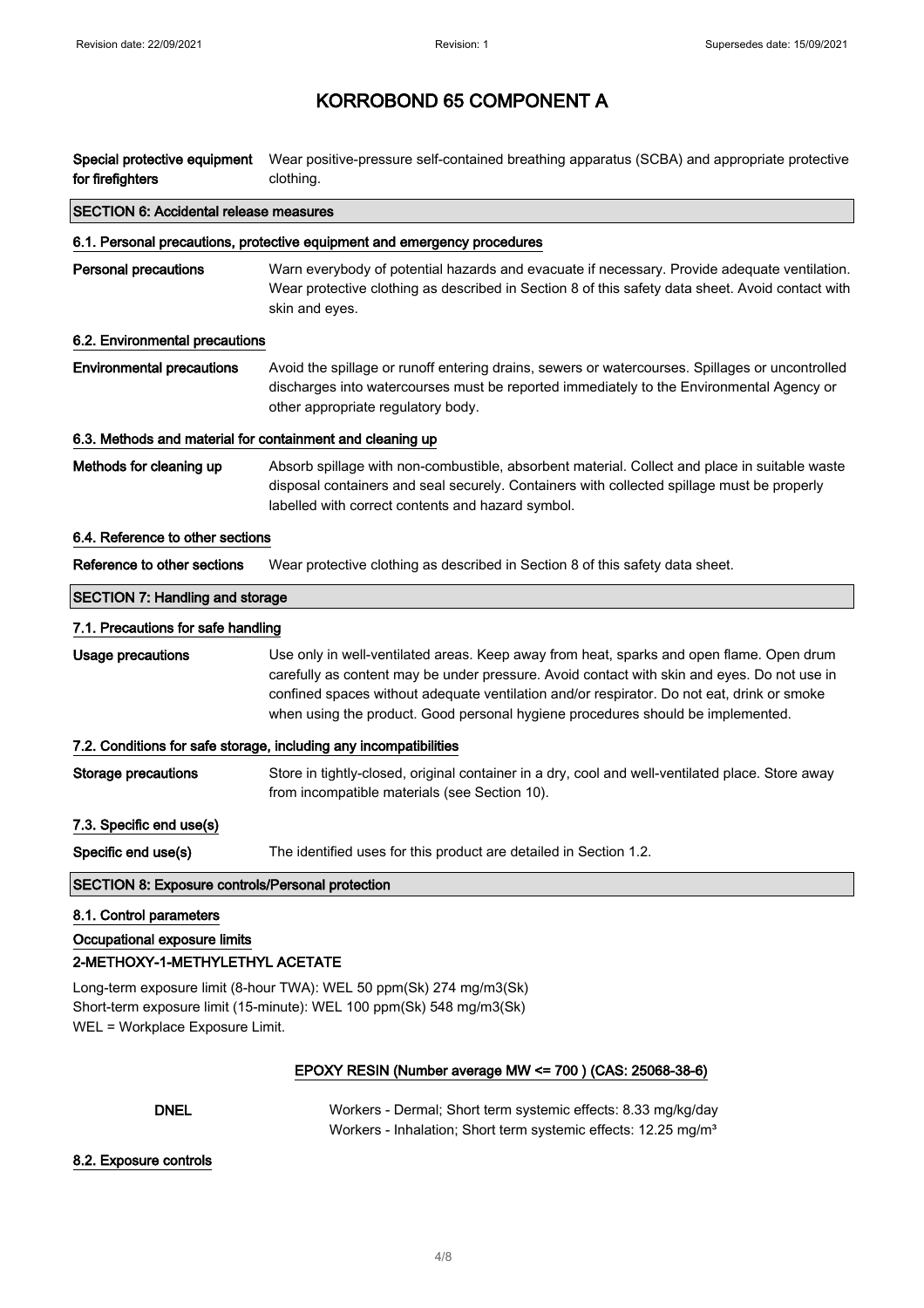#### Protective equipment





| Provide adequate general and local exhaust ventilation.                                                                                                                                                                                                                                                                                                                                                                                                                                                            |
|--------------------------------------------------------------------------------------------------------------------------------------------------------------------------------------------------------------------------------------------------------------------------------------------------------------------------------------------------------------------------------------------------------------------------------------------------------------------------------------------------------------------|
| Eyewear complying with an approved standard should be worn if a risk assessment indicates<br>eye contact is possible. The following protection should be worn: Chemical splash goggles.                                                                                                                                                                                                                                                                                                                            |
| Wear protective gloves made of the following material: Rubber or plastic. To protect hands<br>from chemicals, gloves should comply with European Standard EN374. The selected gloves<br>should have a breakthrough time of at least 8 hours.                                                                                                                                                                                                                                                                       |
| Wear apron or protective clothing in case of contact.                                                                                                                                                                                                                                                                                                                                                                                                                                                              |
| Provide eyewash station and safety shower. Keep away from food, drink and animal feeding<br>stuffs. Good personal hygiene procedures should be implemented. Wash hands and any<br>other contaminated areas of the body with soap and water before leaving the work site. Do<br>not eat, drink or smoke when using the product. Change work clothing daily before leaving<br>workplace.                                                                                                                             |
| If ventilation is inadequate, suitable respiratory protection must be worn. Respirator selection<br>must be based on exposure levels, the hazards of the product and the safe working limits of<br>the selected respirator. Check that the respirator fits tightly and the filter is changed regularly.<br>Wear a respirator fitted with the following cartridge: Gas filter, type A2. Half mask and quarter<br>mask respirators with replaceable filter cartridges should comply with European Standard<br>EN140. |
|                                                                                                                                                                                                                                                                                                                                                                                                                                                                                                                    |

## SECTION 9: Physical and chemical properties

## 9.1. Information on basic physical and chemical properties

|                                             | . .                             |
|---------------------------------------------|---------------------------------|
| Appearance                                  | Viscous liquid.                 |
| Colour                                      | Light (or pale). Grey.          |
| <b>Melting point</b>                        | $n/d$ °C                        |
| Initial boiling point and range             | >200°C@                         |
| Flash point                                 | $>200^{\circ}$ C                |
| Vapour pressure                             | <0.01 mmHg @ °C                 |
| <b>Relative density</b>                     | 1.81 @ 20 °C°C                  |
| Solubility(ies)                             | Insoluble in water.             |
| Auto-ignition temperature                   | $>400^{\circ}$ C                |
| 9.2. Other information                      |                                 |
| Other information                           | Not available.                  |
| <b>SECTION 10: Stability and reactivity</b> |                                 |
| 10.1. Reactivity                            |                                 |
| <b>Reactivity</b>                           | Acids. Strong oxidising agents. |

10.2. Chemical stability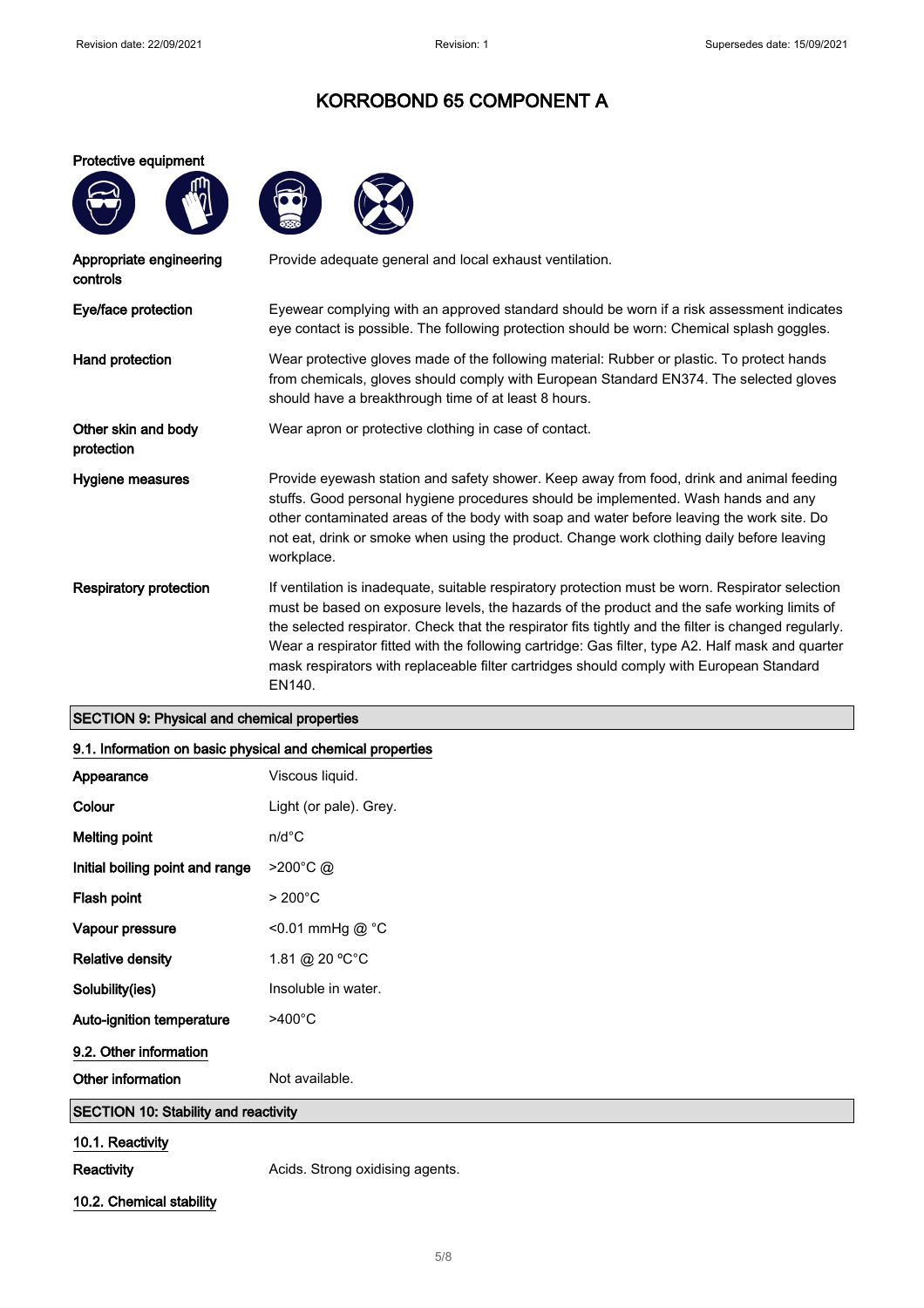| <b>Stability</b>                                          | Stable at normal ambient temperatures and when used as recommended.                                                                                                                      |
|-----------------------------------------------------------|------------------------------------------------------------------------------------------------------------------------------------------------------------------------------------------|
| 10.3. Possibility of hazardous reactions                  |                                                                                                                                                                                          |
| Possibility of hazardous<br>reactions                     | Not determined.                                                                                                                                                                          |
| 10.4. Conditions to avoid                                 |                                                                                                                                                                                          |
| Conditions to avoid                                       | Avoid heat, flames and other sources of ignition. Avoid excessive heat for prolonged periods<br>of time. Avoid exposure to high temperatures or direct sunlight.                         |
| 10.5. Incompatible materials                              |                                                                                                                                                                                          |
| <b>Materials to avoid</b>                                 | Avoid contact with the following materials: Acids. Oxidising agents.                                                                                                                     |
| 10.6. Hazardous decomposition products                    |                                                                                                                                                                                          |
| Hazardous decomposition<br>products                       | Oxides of carbon. Thermal decomposition or combustion may liberate carbon oxides and<br>other toxic gases or vapours. Vapours/gases/fumes of: Acids - organic. Aldehydes.                |
| <b>SECTION 11: Toxicological information</b>              |                                                                                                                                                                                          |
| 11.1. Information on toxicological effects                |                                                                                                                                                                                          |
| Acute toxicity - oral<br>ATE oral (mg/kg)                 | 17,730.5                                                                                                                                                                                 |
| Acute toxicity - dermal<br>ATE dermal (mg/kg)             | 25,605.52                                                                                                                                                                                |
| Acute toxicity - inhalation<br>ATE inhalation (gases ppm) | 63,238.24                                                                                                                                                                                |
| ATE inhalation (vapours mg/l)                             | 154.58                                                                                                                                                                                   |
| <b>ATE inhalation (dusts/mists)</b><br>mg/l)              | 21.08                                                                                                                                                                                    |
| <b>General information</b>                                | The product contains an epoxy resin. May cause sensitisation or allergic reactions in sensitive<br>individuals.                                                                          |
| Skin contact                                              | Irritating to skin. Prolonged and frequent contact may cause redness and irritation. May cause<br>sensitisation by skin contact.                                                         |
| Eye contact                                               | Irritating to eyes. A single exposure may cause the following adverse effects: Corneal<br>damage.                                                                                        |
| Acute and chronic health<br>hazards                       | Prolonged or repeated exposure may cause severe irritation.                                                                                                                              |
| Route of exposure                                         | Inhalation Ingestion. Skin absorption                                                                                                                                                    |
| <b>SECTION 12: Ecological information</b>                 |                                                                                                                                                                                          |
| Ecotoxicity                                               | Avoid release to the environment. The product contains a substance which is harmful to<br>aquatic organisms and which may cause long-term adverse effects in the aquatic<br>environment. |
| 12.1. Toxicity                                            |                                                                                                                                                                                          |
| <b>Toxicity</b>                                           | Not considered toxic to fish.                                                                                                                                                            |
| 12.2. Persistence and degradability                       |                                                                                                                                                                                          |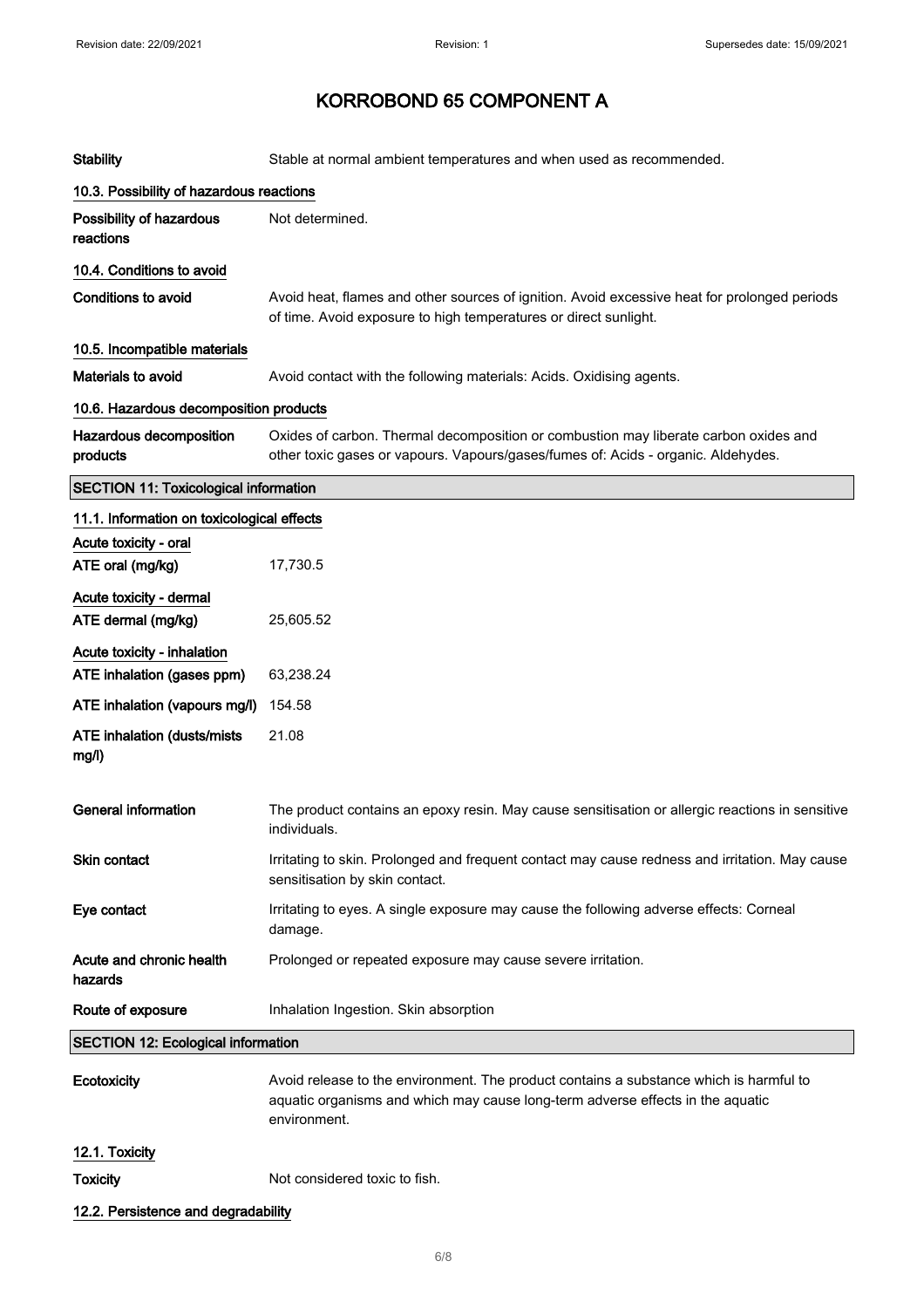$\overline{\phantom{a}}$ 

# KORROBOND 65 COMPONENT A

|                                                                                                         | Persistence and degradability There are no data on the degradability of this product.                                          |
|---------------------------------------------------------------------------------------------------------|--------------------------------------------------------------------------------------------------------------------------------|
| 12.3. Bioaccumulative potential                                                                         |                                                                                                                                |
| <b>Bioaccumulative potential</b>                                                                        | No data available on bioaccumulation.                                                                                          |
| 12.4. Mobility in soil                                                                                  |                                                                                                                                |
| <b>Mobility</b>                                                                                         | Do not discharge into drains or watercourses or onto the ground.                                                               |
| 12.5. Results of PBT and vPvB assessment                                                                |                                                                                                                                |
| Results of PBT and vPvB<br>assessment                                                                   | This product does not contain any substances classified as PBT or vPvB.                                                        |
| 12.6. Other adverse effects                                                                             |                                                                                                                                |
| Other adverse effects                                                                                   | Not available.                                                                                                                 |
| <b>SECTION 13: Disposal considerations</b>                                                              |                                                                                                                                |
| 13.1. Waste treatment methods                                                                           |                                                                                                                                |
| <b>General information</b>                                                                              | When handling waste, the safety precautions applying to handling of the product should be<br>considered.                       |
| <b>Disposal methods</b>                                                                                 | Dispose of waste to licensed waste disposal site in accordance with the requirements of the<br>local Waste Disposal Authority. |
| <b>Waste class</b>                                                                                      | 08 04 09*                                                                                                                      |
| <b>SECTION 14: Transport information</b>                                                                |                                                                                                                                |
| General                                                                                                 | The product is not covered by international regulations on the transport of dangerous goods<br>(IMDG, IATA, ADR/RID).          |
| 14.1. UN number                                                                                         |                                                                                                                                |
| 14.2. UN proper shipping name                                                                           |                                                                                                                                |
| No information required.                                                                                |                                                                                                                                |
| 14.3. Transport hazard class(es)                                                                        |                                                                                                                                |
| <b>Transport labels</b><br>No transport warning sign required.                                          |                                                                                                                                |
| 14.4. Packing group                                                                                     |                                                                                                                                |
| No information required.                                                                                |                                                                                                                                |
| 14.5. Environmental hazards                                                                             |                                                                                                                                |
| Environmentally hazardous substance/marine pollutant<br>No.                                             |                                                                                                                                |
| 14.6. Special precautions for user                                                                      |                                                                                                                                |
| No information required.                                                                                |                                                                                                                                |
|                                                                                                         | 14.7. Transport in bulk according to Annex II of MARPOL and the IBC Code                                                       |
| Transport in bulk according to No information required.<br>Annex II of MARPOL 73/78<br>and the IBC Code |                                                                                                                                |
| <b>SECTION 15: Regulatory information</b>                                                               |                                                                                                                                |